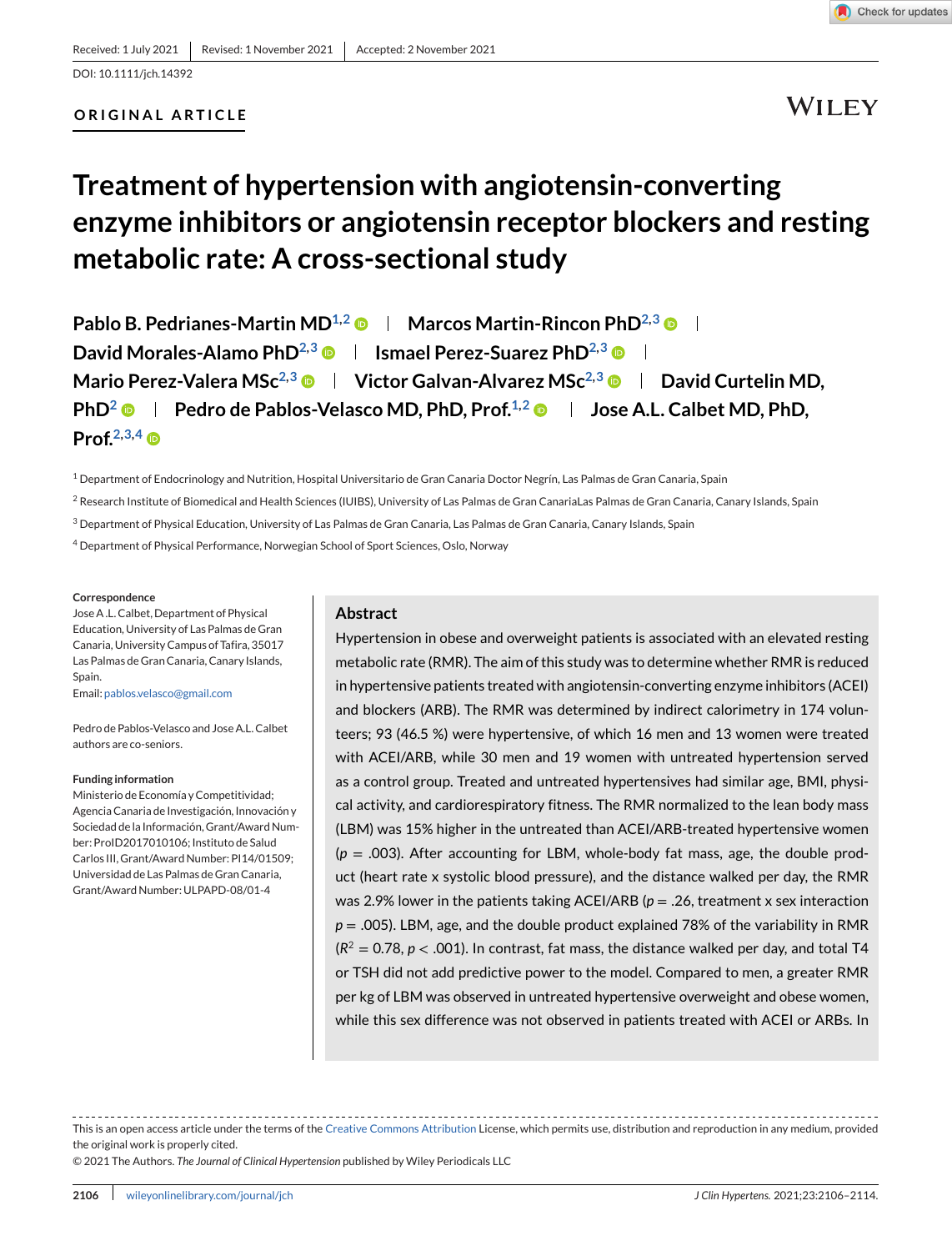conclusion, our results indicate that elevated RMR per kg of LBM may be normalized by antagonizing the renin-angiotensin system.

**KEYWORDS**

angiotensin, exercise, obesity, overweight, resting energy expenditure, women

# **1 INTRODUCTION**

Resting metabolic rate (RMR) is increased in hypertension $1-3$  likely due to increased sympathetic<sup>[4,5](#page-7-0)</sup> and renin-angiotensin system (RAS) overactivation.<sup>[6](#page-8-0)</sup> In overweight and obese hypertensives, the increased RMR is explained by an elevated myocardial oxygen consumption due to an increased resting double product (heart rate x systolic blood pressure), combined with differences in body composition. $1$ 

Angiotensin-converting enzyme inhibitors (ACEI) and angiotensin blockers (ARB) are a cornerstone in the treatment of hypertension, mainly when administered to patients with increased RAS activity as hypertensives with overweight or obesity.<sup>[7](#page-8-0)</sup> Despite recent rodent studies showing that RMR is increased by angiotensin II acting on arcuate nucleus neurones, $8$  it remains unknown whether the RAS system's counteraction is associated with reduced RMR. Moreover, sexual dimorphism in blood pressure regulation and metabolism exists in humans,  $9,10$  in part explained by sex differences in the RAS.  $11$ 

Therefore, this study aimed to determine whether resting metabolic rate is reduced in hypertensive patients treated with ACEI/ARB after controlling for the confounding effects of lean mass, fat mass, age, and physical activity. We hypothesized that ACEI/ARB treatment would be associated with lower RMR per kg of lean mass in hypertensive patients treated with ACEI/ARB compared with untreated hypertensives of similar age, BMI, and level of physical activity.

#### **2 MATERIALS AND METHODS**

# **2.1 Patients**

One hundred and seventy-four participants with overweight or obesity volunteered to participate in a study to reduce body weight with exercise and a low-calorie diet. As inclusion criteria, men and women had to be 18–70 years old with a body mass index (BMI)  $\geq$  27, without medical contraindications to exercise and smoking less than six cigarettes per day. Patients with glucose intolerance or type 2 diabetes (if diagnosed within the last five years) were also admitted. More details on inclusion/exclusion criteria can be found in the ISRCTN registry (ISRCTN11049554). Data were collected from June to October 2016. The study was conducted per the Declaration of Helsinki after approval by the Local Ethical Committee (Ref. 140187). All subjects received oral and written information about the purposes, risks, and benefits of the study before providing their written consent. Fifty-one men and forty-two women had hypertension, which was untreated in

30 men and 19 women that served as a control group. Twenty-nine hypertensives, 16 men, and 13 women were treated with ACEI or ARB. In the untreated hypertensive group, four men and two women had type 2 diabetes treated with diet and exercise in three men, while the other man and the two women received metformin. Likewise, one man and one woman from the ACEI/ARB-treated hypertensives had diabetes treated with metformin. In addition, two men and five women from the untreated hypertensive group were on statins, as well as six men and one woman in the treated hypertensive group.

#### **2.2 General procedures**

A full description of the general procedures has been previously published.<sup>[1](#page-7-0)</sup> Subjects reported to the laboratory between 7:00 and 9:30 A.M., following a 12-hour overnight fast. All subjects were requested not to exercise and to refrain from drinking alcohol and caffeinated drinks during the 48 hours preceding the tests. Upon arrival, their body weight and height were measured to the nearest 0.1 kg and 0.1 cm, respectively (Seca, Hamburg, Germany). The weighing scale was calibrated with certified calibration masses of class M1. After that, their body composition was determined by dualenergy X-ray absorptiometry (Lunar iDEXA, General Electric, Wiscon-sin, USA).<sup>[12](#page-8-0)</sup> Then, their blood pressure was measured in triplicate (Omron M3 Intellisense HEM-7131-E, Hoofddorp, Netherlands) after a 5-minute seated-period according to the American Heart Association recommendations. $13$  This was followed by assessing their resting metabolic rate (RMR) by indirect calorimetry, as explained in the next section. Following the RMR test, a 22-G cannula was inserted in a heated-hand vein to obtain arterialized blood and basal blood samples. Right after, they ingested 75 g of glucose to carry out a 2-hour oral glucose tolerance test. Three hours later, they performed an incremental exercise test to exhaustion to determine their  $VO<sub>2</sub>$ max.

#### **2.3 Resting metabolic rate**

Resting metabolic rate (RMR) was measured by indirect calorimetry (Vmax N29; SensorMedics, Yorba Linda, California, USA or Vyntus CPX (Jaeger-CareFusion, Hoechberg, Germany) at an ambient temperature of  $23-26$ °C.<sup>[14](#page-8-0)</sup> The metabolic carts were calibrated immediately before each test according to the manufacturer instructions, using certified high-grade calibration gases. The Vmax N29 SensorMedics has been validated for indirect calorimetry by the ethanol-burning test. In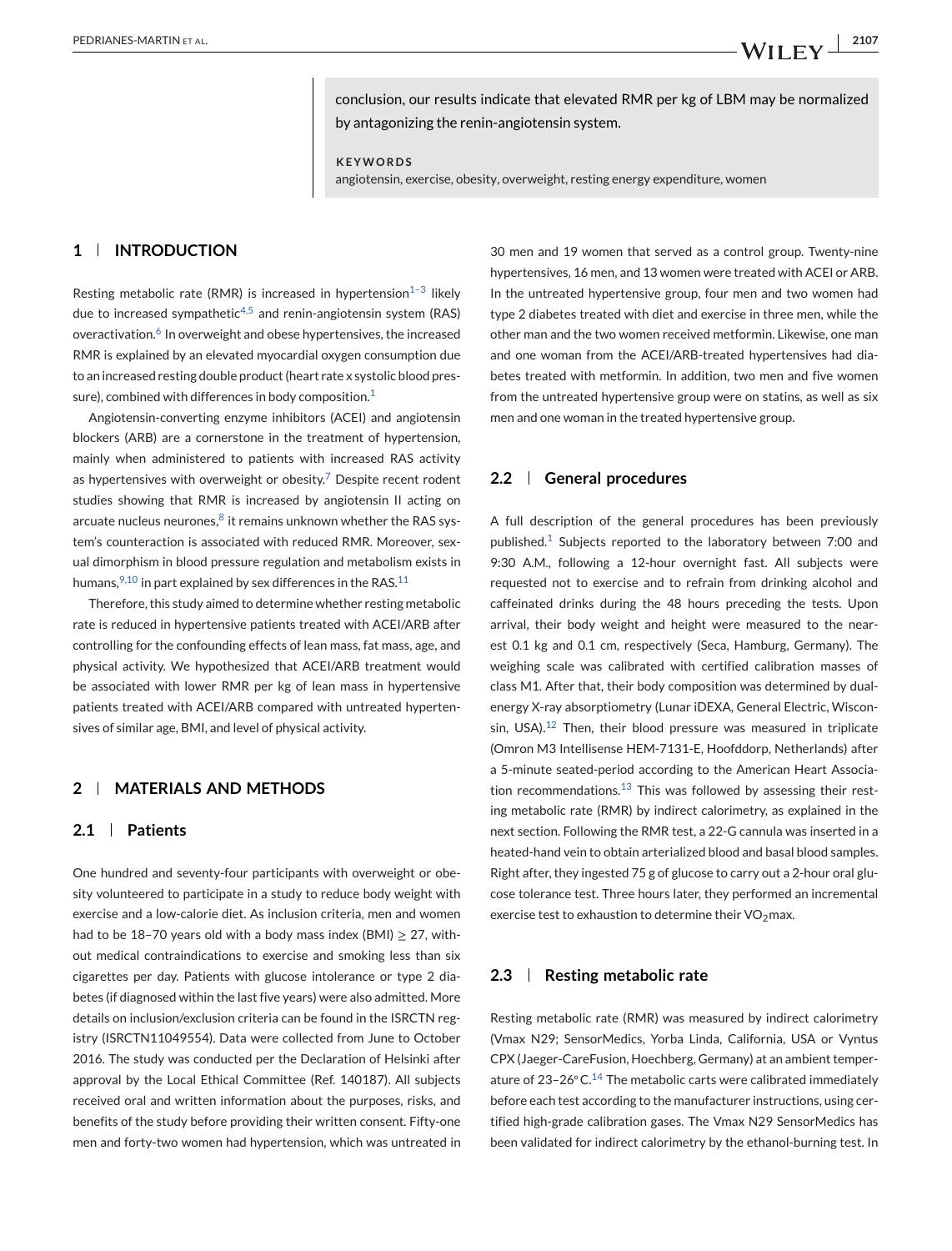our laboratory, both metabolic carts overestimated the stochiometric RQ of butane combustion, the Vmax N29 by 2.8% and the Vyntus by 1.5%, with a coefficient of variation below 1% in both cases. All Vyntus CPX data were transformed into Vmax N29 data for further analysis, using values obtained with both analyzers in a parallel cross-calibration study.

The RMR was assessed for 30 minutes in a well-ventilated room while the subjects laid supine on a comfortable laboratory stretcher. Participants were instructed to avoid talking and remain motionless. Oxygen uptake (VO<sub>2</sub>) and carbon dioxide production (VCO<sub>2</sub>) were measured breath-by-breath for 20 minutes after an initial 10-minute habituation period using a face mask. For further analysis, the data were averaged every 20 seconds. All 20-second averages with  $VO<sub>2</sub>$  values deviating from the mean more than two SD were discarded. Then, the mean  $VO<sub>2</sub>$  and  $VCO<sub>2</sub>$  values recorded during a 10-minute period with steady  $VO<sub>2</sub>$  were averaged to calculate the daily resting energy expenditure.[15](#page-8-0)

#### **2.4 Maximal oxygen uptake**

Subjects performed an incremental exercise test with verification on a cycle ergometer (Corival, Lode, Netherlands). The test started with a load of 20 W increased by 10 W every 3 minutes until the respiratory exchange ratio (RER) was  $\geq$  1.00. After that, the cycle ergometer was unloaded, and the subjects continued pedaling at low cadence for 2 minutes. Subsequently, the load was increased to the intensity at which an RER of 1.00 was reached and raised by 10 W (women) or 15 W (men) every minute until exhaustion. Then, the cycle ergometer was unloaded while the subjects continued pedaling at a slow speed (40-50 rpm) to facilitate recovery. At the third minute of the recovery phase, a verification test was started at the intensity reached at exhaustion +5 W during 1 minute, and incremented by 5/4 W in men/women, every 20 seconds, until exhaustion. During the tests, the participants were instructed to maintain pedaling rates close to 70 rpm. Gas exchange data were averaged every 20 seconds, and the highest 20-second averaged  $VO<sub>2</sub>$  value recorded during the entire test was taken as the VO<sub>2</sub>max.<sup>[37](#page-8-0)</sup> The VO<sub>2</sub>max results are reported in absolute values (mL/min), normalized to body mass (mL/kg/min), and normalized for RMR (to calculate the corresponding metabolic equivalents or METS).

#### **2.5 Physical activity**

Participants were equipped with a Garmin Vivofit activity tracker (micro-electromechanical triaxial accelerometer) (Garmin International Inc., Olathe, KS, USA) to record their physical activity during at least four consecutive days, including two weekend days. Participants' characteristics (gender, age, weight, and height) were introduced into the Garmin Connect website and synchronized with the activity tracker as recommended by the manufacturer. Patients were instructed how to wear the device on the non-dominant wrist.

# **2.6 Assessment of TSH and T4**

Five mL of blood were collected into serum vacutainer tubes ( $1 \times 5$  mL) with coagulation enhancer and splitting gel (Cat. No. 367955, BD Medical Systems, Franklin Lakes, NJ, USA). After ∼ 30 minutes at room temperature to allow for clotting, blood samples were centrifuged at 2000 g at 4℃ for 10 minutes, and the serum supernatants stored at -80℃ until analyzed. The serum concentrations of thyroid-stimulating hormone (TSH) and total thyroxine  $(T_4)$  in basal blood samples were measured spectrophotometrically with an enzyme-linked immunosorbent assay (ELISA) kit (Antibodies-online, Cat. No. ABIN2773773, Aachen, Germany) in a sub-sample of forty-five participants. These participants were randomly assigned from the untreated HTA and the ACEI/ARB groups, maintaining the same proportion from the total number of participants belonging to each group, and conserving the same proportion of men and women within each group. These assays had a sensitivity of 0.078 *μ*IU/mL for TSH and 0.4 *μg*/dL for T<sub>4</sub>. The measurements were performed according to the manufacturert's protocol. The intra- and inter-assay coefficients of variation for these assessments are 7.0 % and 7.7 % for TSH and 4.7 % and 5.4 % for  $T_4$ , respectively.

#### **2.7 Statistical analysis**

The sample size required to show a 10 % between-groups difference in RMR was estimated to be 26 patients per group, assuming that the standard deviations (SD) of RMR represents approximately [16](#page-8-0) % of the measured value<sup>16</sup> (effect size: 0.8, at  $\alpha$  = 0.05 and 1- $\beta$  = 0.80; G\*Power v.3.1). Results are reported are means  $\pm$  SD. Firstly, the Kolmogorov-Smirnov test was run to check for a Gaussian distribution. Data departing from normality were transformed logarithmically before further analysis. Unpaired *t* tests were applied to compare the mean characteristics of the 78 volunteers with hypertension (untreated and under pharmacological treatment with ACEI or ARB) (Table [1\)](#page-3-0). ANOVA was used to determine whether differences in RMR existed between untreated and ACEI/ARB-treated hypertensives with sex as a between-individual factor (Table [2](#page-4-0) and [3\)](#page-5-0). This analysis was followed by ANCOVA, with FFM, FM, age, double product, and physical activity as covariates. Besides, a multiple regression analysis was performed to determine which variables predict RMR. Values are reported as the mean  $\pm$  standard deviation (SD) unless otherwise stated. Statistical significance was set at  $p < .05$ . The statistical analyses were performed using IBM SPSS v.26.0 for Apple Computers (IBM, New York, USA).

# **3 RESULTS**

The general characteristics of the patients studied are shown in Tables [1](#page-3-0) and [2.](#page-4-0) Age and BMI were similar in both sexes. Women had a higher percentage of body fat than men. Cardiorespiratory fitness was better in men than women, although the differences were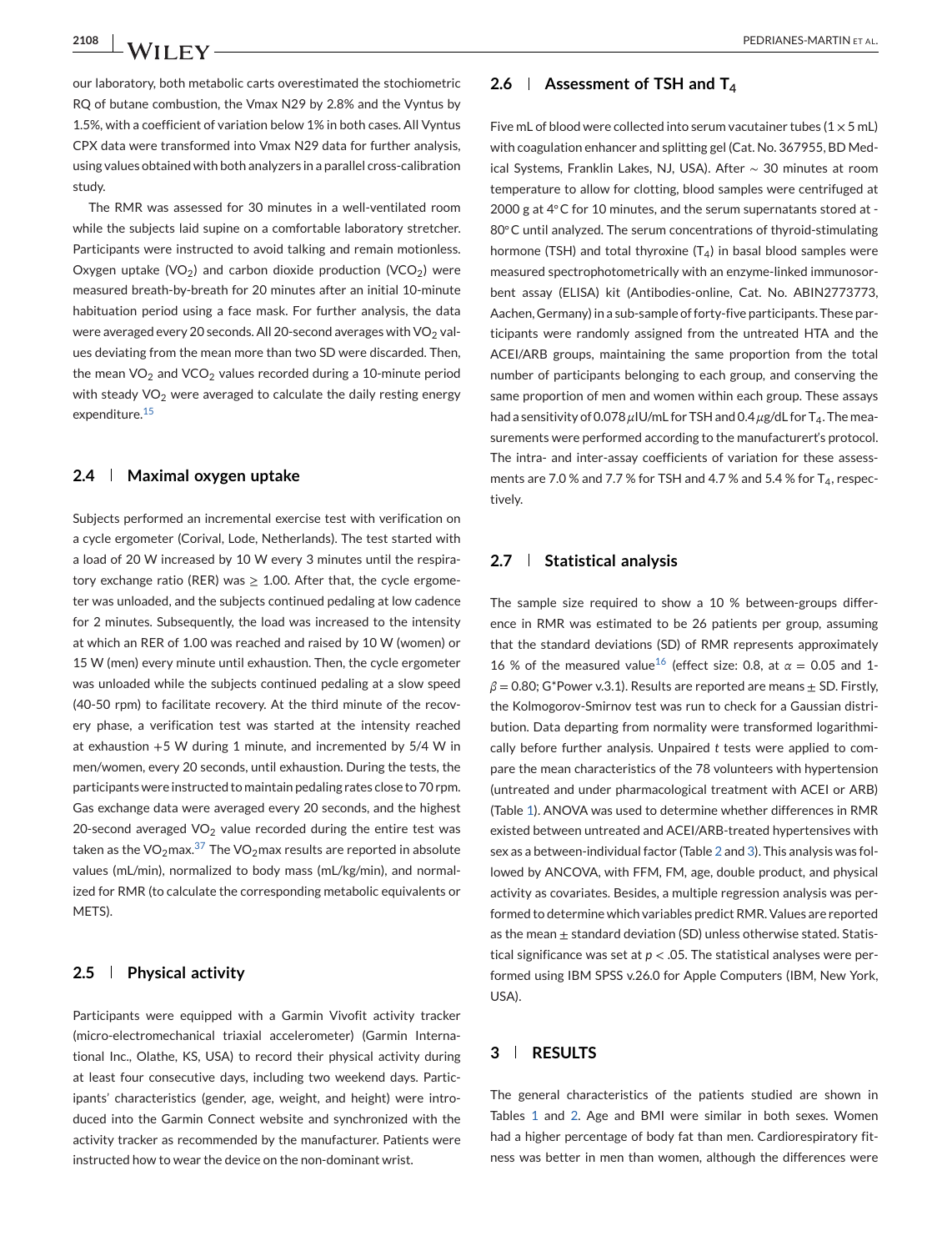#### <span id="page-3-0"></span>**TABLE 1** Characteristics of the study population

|                                                        | Men ( $n = 46$ ) |                 |       | Women $(n = 32)$ |                 |       |        |
|--------------------------------------------------------|------------------|-----------------|-------|------------------|-----------------|-------|--------|
|                                                        | Mean $\pm$ SD    | Range (min-max) |       | Mean $\pm$ SD    | Range (min-max) |       | p      |
| Age (years)                                            | $43.5 \pm 9.7$   | 27.7            | 67.9  | $43.0 \pm 11.4$  | 19.8            | 62.5  | .82    |
| Weight (kg)                                            | $106.6 \pm 13.0$ | 83.6            | 137.3 | $89.6 \pm 12.4$  | 74.1            | 135.1 | < .001 |
| Height (cm)                                            | $177 + 7$        | 161             | 190   | $163 \pm 6$      | 150             | 175   | < .001 |
| $BMI$ (kg/m <sup>2</sup> )                             | $34.0 \pm 2.5$   | 29.6            | 39.9  | $33.5 \pm 3.1$   | 28.1            | 45.4  | .43    |
| Body fat (%)                                           | $37.7 \pm 4.7$   | 28.9            | 51.3  | $47.6 \pm 4.2$   | 39.4            | 56.1  | < .001 |
| Total lean mass (kg)                                   | $63.1 \pm 8.8$   | 48.1            | 89.7  | $44.2 \pm 5.0$   | 38.0            | 56.4  | < .001 |
| $VO2$ max (mL.min <sup>-1</sup> )                      | $2747 + 536$     | 1609            | 3841  | $1827 \pm 382$   | 1249            | 2757  | < .001 |
| $VO2$ max (mL.kg <sup>-1</sup> .min <sup>-1</sup> )    | $25.9 \pm 4.5$   | 18.4            | 34.6  | $20.5 \pm 4.0$   | 14.0            | 28.2  | < .001 |
| $VO2$ max (mL.kg LM <sup>-1</sup> .min <sup>-1</sup> ) | $43.6 \pm 6.7$   | 31.2            | 58.8  | $41.2 \pm 6.4$   | 30.5            | 55.5  | .12    |
| METS (VO <sub>2</sub> max.RMR <sup>-1</sup> )          | $9.9 \pm 1.7$    | 6.4             | 13.8  | $8.5 \pm 1.4$    | 5.9             | 12.1  | < .001 |
| Distance (km.day <sup>-1</sup> )                       | $7.6 \pm 2.9$    | 2.7             | 15.2  | $5.7 \pm 2.1$    | 2.1             | 9.3   | .004   |
| Steps.d <sup><math>-1</math></sup>                     | $11068 \pm 3309$ | 5008            | 20675 | $10150 \pm 2572$ | 5345            | 14786 | .20    |

BMI, body mass index; kg LM, kg of whole-body lean mass; Distance, distance walked or run every day; Steps.d<sup>−</sup>1, number of steps walked per day. METS, metabolic equivalents achieved during the incremental exercise to exhaustion; RMR, resting metabolic rate. Analysis based on unpaired t-test.

not statistically significant after accounting for lean body mass differences. Men were more physically active than women (Table 1). Twenty-nine patients, 16 men and 13 women were under treatment with ACEI/ARB (Table [2\)](#page-4-0). The patients treated with ACEI/ARB had a slightly lower  $VO<sub>2</sub>$  max normalized to the whole-body lean mass than the hypertensives without pharmacological treatment (Table [2\)](#page-4-0). Men had marginally higher diastolic and mean arterial pressure values than women. Despite the pharmacological treatment, the resting BP values were similarly elevated in both groups. No significant differences were observed in resting HR or double product (systolic BP x HR) between the two, although there was a significant double product by treatment interaction (Table [3\)](#page-5-0). No significant differences were observed between treated and not treated hypertensives in insulin sensitivity or thyroid function (Table [3\)](#page-5-0).

The RMR in absolute values was larger in men than women (Table [3](#page-5-0) and Figure [1\)](#page-6-0). However, when expressed as kcal.d<sup>-1</sup>. kg LM<sup>-1</sup>, the values were marginally higher in women than men due to differences in the untreated group. Consequently, the RMR normalized to the wholebody lean mass was 15 % higher in the untreated hypertensive women (Table [3](#page-5-0) and Figure [1\)](#page-6-0).

After accounting for lean body mass as a covariate, the estimated mean RMR was 6 % lower in the group receiving ACEI/ARB (1718, CI: 1644–1795; and 1828, CI:1766-1892 kcal.day<sup>−</sup>1, in treated and untreated hypertensives,  $p = 0.028$ , Treatment x sex interaction  $p = 0.004$ ). Adding the whole-body fat mass as a covariate did not change the picture (1718, CI: 1644–1795; and 1828, CI:1766-1892 kcal.day<sup>−</sup>1, in treated and untreated hypertensives,  $p = .032$ , Treatment x sex interaction  $p = .005$ ). After adding age as a covariate, the observed differences in RMR were not statistically significant (1734, CI: 1663– 1803; and 1803, CI:1742-1862 kcal.day<sup>−</sup>1, in treated and untreated hypertensives,  $p = 0.16$ , Treatment x sex interaction  $p < 0.001$ ). Then, we included the double product as a covariate, and no significant differences were observed after accounting for the four covariates (1734, CI: 1667–1807; and 1799, CI:1742-1862 kcal.day<sup>−</sup>1, in treated and untreated hypertensives,  $p = 0.15$ , Treatment x sex interaction  $p = 0.003$ ). Afterwards we added to the model the distance walked per day, and the observed 2.9 % lower RMR in the patients taking ACEI/ARB was not statistically significant (1738, CI: 1667–1811; and 1795, CI:1734- 1854 kcal.day<sup>−</sup>1, in treated and untreated hypertensives, *p* = .26, Treatment x sex interaction  $p = .005$ ). Finally, we added to the model the total T4 serum concentrations, and the observed 3.8 % lower RMR in the patients taking ACEI/ARB was not statistically significant (1750, CI: 1652–1849; and 1816, CI:1734-1897 kcal.day<sup>−</sup>1, in treated and untreated hypertensives,  $p = 0.33$ , Treatment x sex interaction  $p = 0.017$ ). After accounting for the six covariates, significant statistical sex x treatment interaction indicated that ACEI/ARB treatment might have attenuated the RMR in women. Similar results were obtained by adding TSH or both T4 and TSH to the model.

Multiple regression analysis showed that lean body mass, age and the double product explain 78 % of the variability in RMR ( $R^2 = 0.78$ , *p* < .001). In contrast, fat mass, the distance walked per day, and total T4 or TSH did not add predictive power to the model (Table [4\)](#page-6-0).

# **4 DISCUSSION**

This study shows that hypertensive overweight or obese women have a greater RMR than men. Treatment of hypertensive overweight and obese patients with ACEI/ARB is associated with a slightly lower RMR. However, the observed differences between treated and untreated patients were reduced to 2.9 % and were not statistically different after accounting for between-groups differences in total lean mass, fat mass, age, the double product, and physical activity (distance walked per day). Nevertheless, significant sex by treatment interaction remained, indicating that in hypertensive overweight or obese women antagonizing angiotensin II might reduce RMR.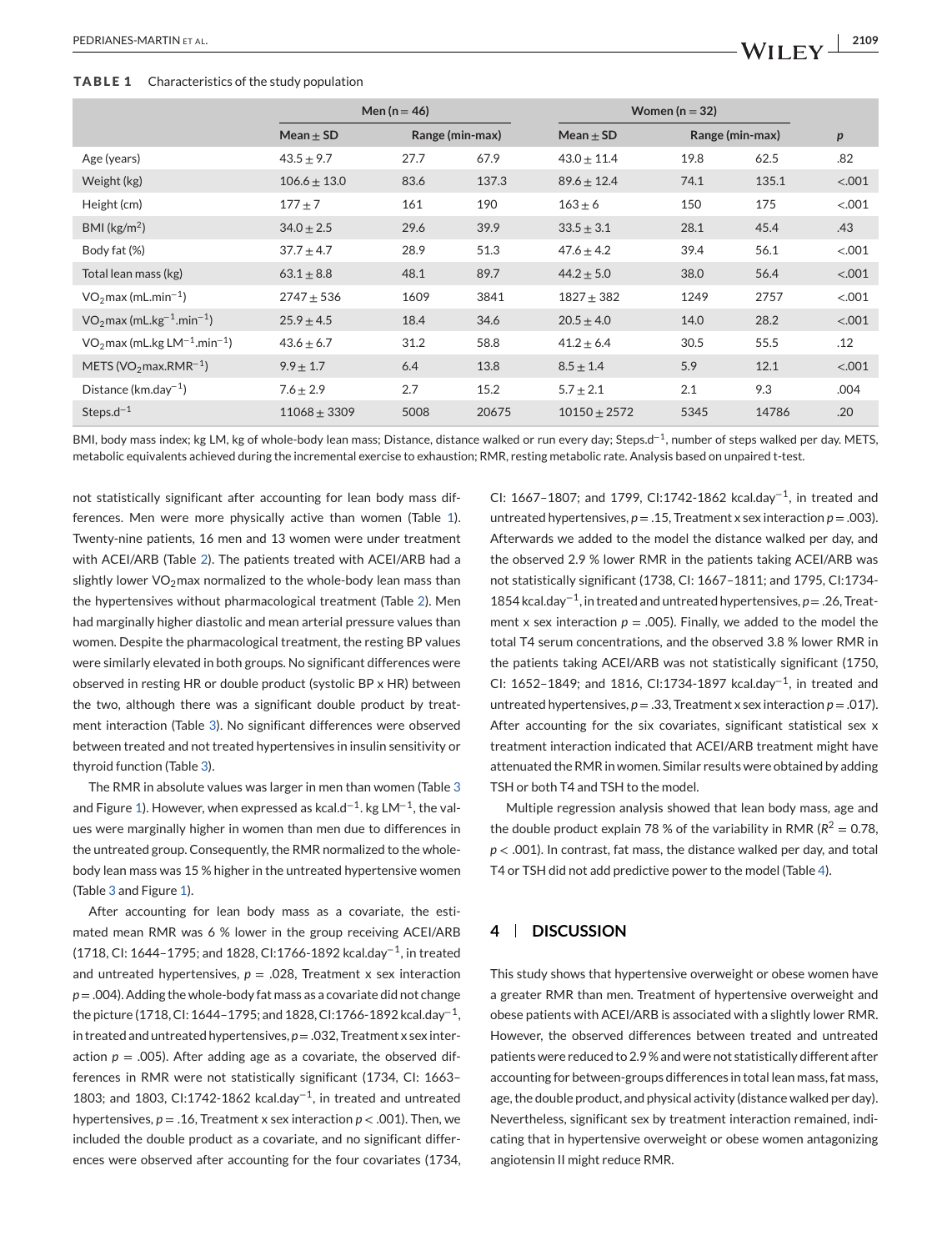#### <span id="page-4-0"></span>**TABLE 2** Body composition, fitness, and physical activity

|                                                   |           | <b>Untreated HTA</b><br>(M/W: 30/19) | ACEI/ARB(M/W: 16/13)         |              | <b>ANOVA</b> |                              |
|---------------------------------------------------|-----------|--------------------------------------|------------------------------|--------------|--------------|------------------------------|
|                                                   |           |                                      |                              | <b>Treat</b> | sex          | $Sex \times$<br><b>Treat</b> |
| Age (years)                                       | M         | $41.4 \pm 9.4$                       | $47.5 \pm 9.2$               | 0.069        | 0.63         | 0.52                         |
|                                                   | W         | $41.8 \pm 10.9$                      | $44.7 \pm 12.3$              |              |              |                              |
| Weight $(kg)^a$                                   | M         | $106.0 \pm 11.4$                     | $108.5 \pm 15.9$             | 0.84         | 0.001        | 0.72                         |
|                                                   | W         | $88.7 \pm 9.6^{\$}$                  | $90.4 \pm 16.2$ <sup>§</sup> |              |              |                              |
| Height (cm)                                       | M         | $176 \pm 7$                          | $177 + 8$                    | 0.86         | 0.001        | 0.62                         |
|                                                   | W         | $164 \pm 6^{\frac{5}{3}}$            | $163 \pm 6^{\frac{5}{2}}$    |              |              |                              |
| BMI ( $\text{kg}$ .m <sup>-2</sup> ) <sup>a</sup> | M         | $34 \pm 3$                           | $34 \pm 2$                   | 0.85         | 0.38         | 0.94                         |
|                                                   | W         | $33 \pm 2$                           | $34 \pm 4$                   |              |              |                              |
| Body fat (%)                                      | M         | $38.0 \pm 5.0$                       | $36.9 \pm 4.1$               | 0.88         | 0.001        | 0.38                         |
|                                                   | W         | $47.3 \pm 3.6^{\frac{5}{3}}$         | $48.1 \pm 4.9$ <sup>§</sup>  |              |              |                              |
| Total lean mass (kg) <sup>a</sup>                 | M         | $62.0 \pm 6.4$                       | $65.1 \pm 12.1$              | 0.80         | 0.001        | 0.31                         |
|                                                   | W         | $44.5 \pm 4.6^{\frac{5}{3}}$         | $43.6 \pm 5.7^{\frac{6}{5}}$ |              |              |                              |
| $VO2$ max<br>(mL/min)                             | M         | $2764 \pm 454$                       | $2717 + 679$                 | 0.33         | 0.001        | 0.57                         |
|                                                   | W         | $1899 \pm 391^8$                     | $1722 \pm 359^{\frac{5}{3}}$ |              |              |                              |
| $VO2$ max<br>$(mL.kg^{-1}min^{-1})$               | M         | $26.3 \pm 4.8$                       | $24.9 \pm 4.0$               | 0.13         | 0.001        | 0.87                         |
|                                                   | W         | $21.2 \pm 3.5^{\frac{5}{3}}$         | $19.5 \pm 4.5^{\frac{5}{3}}$ |              |              |                              |
| $VO2$ max<br>$(mL.kg LM^{-1}.min^{-1})$           | M         | $44.8 \pm 7.2$                       | $41.5 \pm 5.3$               | 0.045        | 0.001        | 0.91                         |
|                                                   | W         | $42.5 \pm 5.9$                       | $39.5 \pm 6.9$               |              |              |                              |
| Distance<br>$(km.day^{-1})$                       | M         | $7.8\pm2.8$                          | $7.1\pm3.1$                  | 0.19         | 0.007        | 0.89                         |
|                                                   | W         | $6.1 \pm 2.2^8$                      | $5.2 \pm 2.0$                |              |              |                              |
| Steps. $d^{-1}$                                   | ${\sf M}$ | $11258 \pm 3517$                     | $10701 \pm 2946$             | 0.24         | 0.21         | 0.67                         |
|                                                   | W         | $10648 \pm 2423$                     | $9459 \pm 2707$              |              |              |                              |

M, men, W, women; HTA, hypertension; BMI, body mass index;  $VO<sub>2</sub>$ max, maximal oxygen uptake;

\*Compared to the untreated hypertensives;

§*p* < .05 women compared to men;

aStatistical analysis after logarithmic transformation. Based on ANOVA (no covariates introduced), Treat: main effect for treatment; Sex: main effect for differences between men and women; Sex  $\times$  Treat: sex by treatment interaction.

# **4.1 Untreated hypertensive women have a slightly higher RMR than untreated men**

Previous studies in healthy humans have reported similar lean body mass normalized RMRs in men and women. $16-19$  In addition, a small study reported a reduction of lean body mass normalized RMR in hypertensive women after a 10 % weight loss, while it remained unchanged in normotensive women. $20$  In the present cohort, hypertensive women had higher RMR-normalized to lean body mass than men, which does not seem mediated by the larger fat mass of women than men, since when fat mass was included as a covariate, the differences in RMR persisted. Several factors are implicated in the regulation of RMR, among which the sympathetic nervous system (SNS) and RAS

play important roles. $8,21$  The SNS increases brown adipose tissue heat production and facilitates the action of thyroid hormones.<sup>[22](#page-8-0)</sup> SNS overactivity promotes ATP consumption by stimulating futile cycles and increasing  $Na^+ - K^+$  pump and SERCA energy expenditure.<sup>[22](#page-8-0)</sup> Besides, sympathetic overactivity increases resting heart rate and blood pressure, contributing to elevating RMR by increasing the heart's energy consumption.[1](#page-7-0)

One of the mechanisms that could explain a larger RMR per kg of whole-body lean mass in women is a potentially higher SNS activity in hypertensive obese women. $4,23-25$  Besides, greater SNS responsiveness to the cold pressor test measured as increased MSNA has been reported in 60-year-old women compared to men of similar age.<sup>[26](#page-8-0)</sup> Although insulin increases  $MSNA<sub>1</sub><sup>27,28</sup>$  $MSNA<sub>1</sub><sup>27,28</sup>$  $MSNA<sub>1</sub><sup>27,28</sup>$  basal insulin concentrations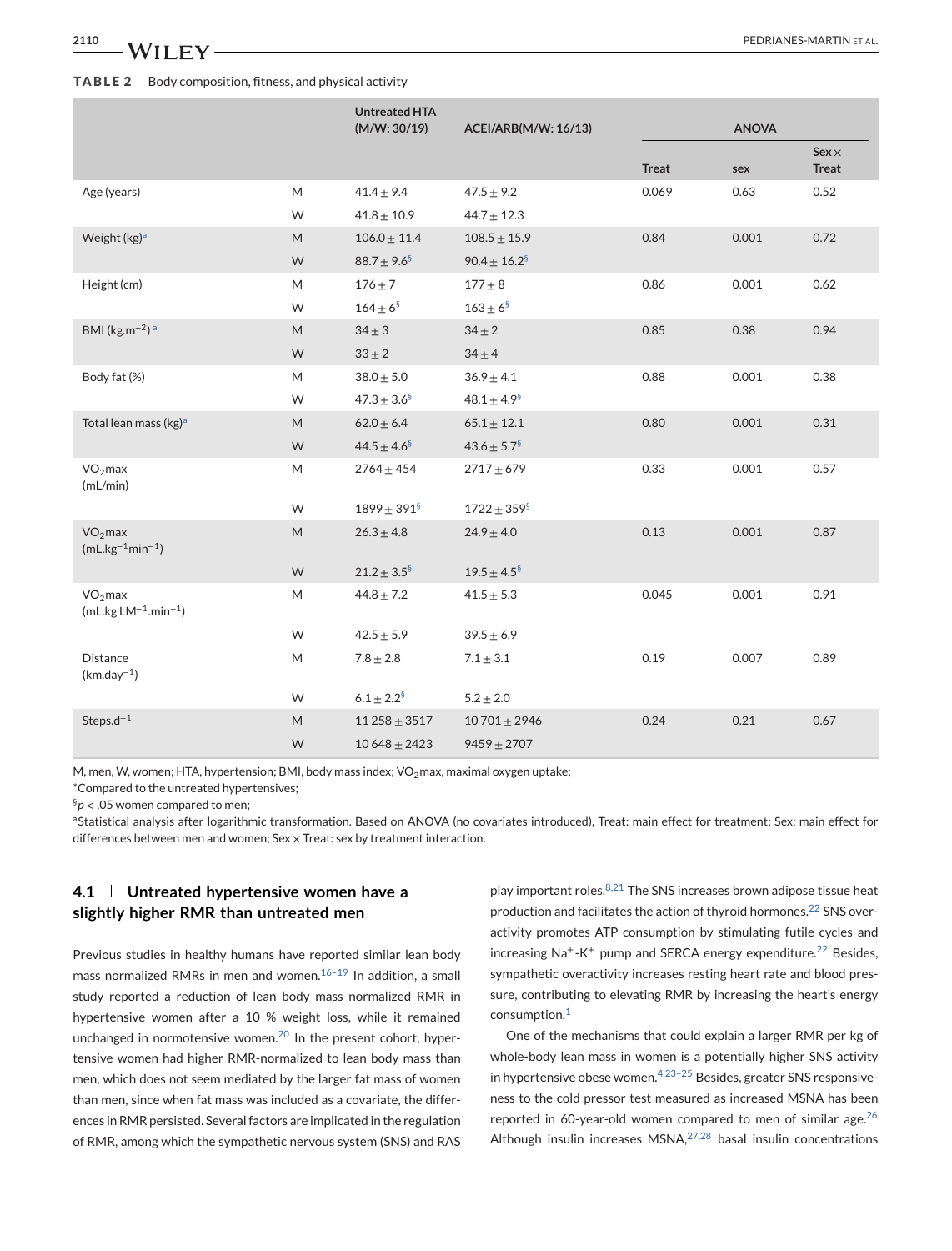<span id="page-5-0"></span>**TABLE 3** Blood pressure, metabolic variables, end resting energy expenditure

|                                                          |   |                                      |                                 |                | <b>ANOVA</b> |                    |  |
|----------------------------------------------------------|---|--------------------------------------|---------------------------------|----------------|--------------|--------------------|--|
|                                                          |   | <b>Untreated HTA</b><br>(M/W: 30/19) | <b>ACEI/ARB</b><br>(M/W: 16/13) | Treat          | sex          | $Sex \times Treat$ |  |
| Systolic BP (mmHg)                                       | M | $134 \pm 12$                         | $140 \pm 17$                    | 0.75           | 0.065        | 0.12               |  |
|                                                          | W | $133 \pm 10$                         | $129 \pm 15$                    |                |              |                    |  |
| Diastolic BP (mmHg)                                      | M | $86 \pm 9$                           | $87 + 10$                       | 0.72           | 0.044        | 0.25               |  |
|                                                          | W | 84                                   | $\pm$                           | $\overline{4}$ | $81 \pm 9$   |                    |  |
| MAP (mmHg)                                               | M | $102 \pm 8$                          | $105 + 11$                      | 0.97           | 0.024        | 0.12               |  |
|                                                          | W | 100                                  | $\pm$                           | 5              | $97 \pm 11$  |                    |  |
| Resting HR (beats.min <sup>-1</sup> )                    | M | $65.3 \pm 8.3$                       | $68.8 \pm 13.3$                 | 0.82           | 0.70         | 0.062              |  |
|                                                          | W | $68.5 \pm 6.9$                       | $63.9 \pm 6.9$                  |                |              |                    |  |
| Double Product (Beats.min <sup>-1</sup> .mmHg)           | M | $8716 + 1307$                        | $9696 \pm 2658$                 | 0.82           | 0.27         | 0.03               |  |
|                                                          | W | $9113 + 1273$                        | $8267 + 1602$                   |                |              |                    |  |
| Plasma Glucose (mM) <sup>a</sup>                         | M | $5.5 \pm 0.7$                        | $5.6 \pm 0.7$                   | 0.54           | 0.038        | 0.75               |  |
|                                                          | W | $5.2 \pm 0.6$                        | $5.3 \pm 0.4$                   |                |              |                    |  |
| Plasma Insulin ( $\mu$ U.mL <sup>-1</sup> ) <sup>a</sup> | M | $9.7 \pm 5.0$                        | $11.4 \pm 4.6$                  | 0.40           | 0.40         | 0.32               |  |
|                                                          | W | $9.8 \pm 5.4$                        | $9.9 \pm 6.6$                   |                |              |                    |  |
| <b>HOMAIR</b> <sup>a</sup>                               | M | $2.4 \pm 1.4$                        | $3.0 \pm 1.6$                   | 0.37           | 0.23         | 0.32               |  |
|                                                          | W | $2.3 \pm 1.2$                        | $2.3 \pm 1.6$                   |                |              |                    |  |
| Insulinogenic Index <sup>a</sup>                         | M | $0.8 \pm 0.7$                        | $0.8 \pm 0.6$                   | 0.85           | 0.95         | 0.39               |  |
|                                                          | W | $0.9 \pm 0.5$                        | $0.9 \pm 0.7$                   |                |              |                    |  |
| Disposition Index <sup>a</sup>                           | M | $3.0 \pm 2.4$                        | $2.1 \pm 1.2$                   | 0.32           | 0.34         | 0.51               |  |
|                                                          | W | $3.7 \pm 2.5$                        | $3.0 \pm 2.4$                   |                |              |                    |  |
| Matsuda <sup>a</sup>                                     | M | $4.2 \pm 2.4$                        | $3.1 \pm 1.3$                   | 0.18           | 0.22         | 0.61               |  |
|                                                          | W | $4.5 \pm 2.3$                        | $3.9 \pm 1.6$                   |                |              |                    |  |
| TSH $(\mu$ UI.mL <sup>-1</sup> ) <sup>a,b</sup>          | M | $1.0 \pm 0.8$                        | $1.4 \pm 0.9$                   | 0.11           | 0.11         | 0.71               |  |
|                                                          | W | $1.0 \pm 0.8$                        | $1.2 \pm 0.7$                   |                |              |                    |  |
| Total T4 ( $\mu$ g.dL <sup>-1</sup> ) <sup>b</sup>       | M | $7.3 \pm 1.4$                        | $7.3 \pm 0.9$                   | 0.31           | 0.71         | 0.27               |  |
|                                                          | W | $7.8 \pm 1.1$                        | $8.6 \pm 1.0$                   |                |              |                    |  |
| $RMR (Kcal.day^{-1})^a$                                  | M | $1943 + 229$                         | $2085 + 449$                    | 0.16           | 0.001        | 0.006              |  |
|                                                          | W | $1647 \pm 284$ <sup>§</sup>          | $1404 \pm 303^{\frac{5}{3}}$    |                |              |                    |  |
| RMR (Kcal.LM $^{-1}$ .day $^{-1}$ )                      | Μ | $31.5 \pm 3.1$                       | $32.2 \pm 4.6$                  | 0.026          | 0.007        | 0.005              |  |
|                                                          | W | $36.9 \pm 4.4^{\frac{5}{2}}$         | $32.0 \pm 4.0^{\degree}$        |                |              |                    |  |

BP, blood pressure; MAP, mean arterial pressure; RMR, resting metabolic rate; M, men, W, women; HTA, hypertension;

\*Compared to the untreated hypertensives;

§*p* < .05 women compared to men;

aStatistical analysis after logarithmic transformation. All analysis except TSH and total T4, were based on ANOVA (no covariates introduced), Treat: main effect for treatment; Sex: main effect for differences between men and women; Sex × Treat: sex by treatment interaction.

 $^{\rm b}$ Statistical analysis adjusted for age and percentage of body fat.

For TSH and total T4, No. = 17 (9 M/8W) for the untreated HTA group and  $N = 28$  (17 M/11W) for ACEI/ARB group.

were similar in men and women, regardless of ACEI/ARB treatment (Table 3).

Angiotensin II, which is increased in obesity, $29$  has been shown to stimulate sympathetic activity. $30$  In the present investigation, no significant differences in RMR per kg of LM were observed between men and women after treatment with ACEI/ARB, indicating that inhibition of angiotensin II might normalize RMR in hypertensive women.

Part of ACEI/ARB's effect is likely due to the reduction of the double product, which has been shown to contribute to increased RMR observed in untreated hypertensives. $1$  In agreement, the heart mass has predictive value for the RMR in women. $31$  Besides, a sex difference in the action ACEI/ARB treatment in RMR is also supported by the significant sex x treatment interaction reported in Table 3. The sex dimorphism in response to the ACEI/ARB treatment may be due to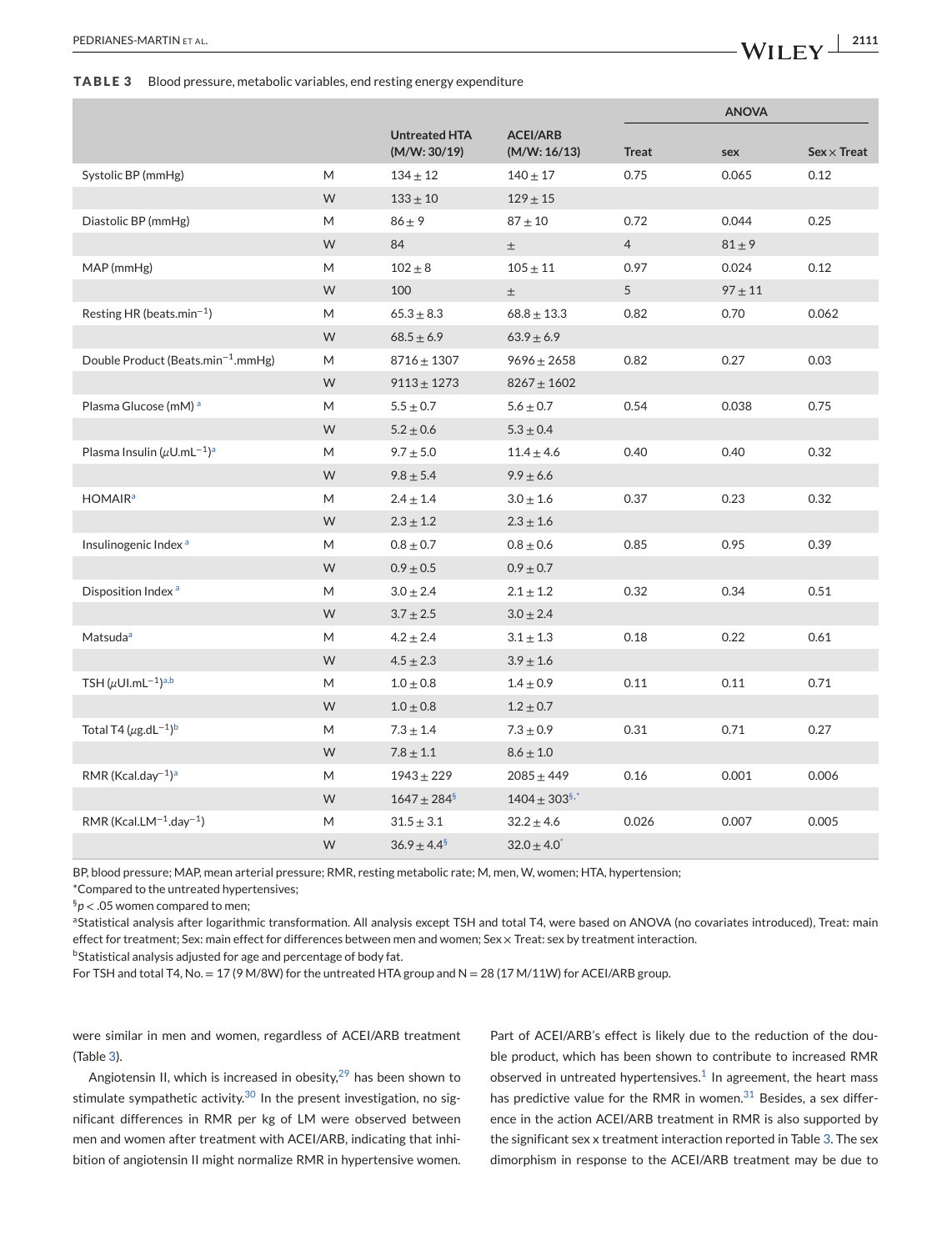<span id="page-6-0"></span>

**FIGURE 1** Resting metabolic rate (BMR) in overweight women and men with hypertension treated with angiotensin-converting enzyme inhibitors (ACEI) and blockers (ARB) or who were untreated. The extremes of the whiskers represent the limits of the 5<sup>th</sup> and 95<sup>th</sup> percentiles, respectively; the thin and thick horizontal lines inside the boxes correspond to the mean and median values, respectively; and the lower and upper limits of the box delimit the 1<sup>st</sup> and 3<sup>rd</sup> quartiles, respectively.  $N = 78$ , 29 were ACEI/ARB treated patients (Men/Women: 16/13) and 49 untreated hypertensives (Men/Women: 30/19). "*p*" values represent the comparison between treated and untreated hypertensives

**TABLE 4** Factors predicting resting metabolic rate (Kcal/ day) in hypertensive patients with or without treatment with ACEI/ARB

| Predictor                                         | <b>Estimate</b> | <b>SE</b>  | t       | $\boldsymbol{p}$ | Standardized<br>Estimate $(\beta)$ | $R^2$ |
|---------------------------------------------------|-----------------|------------|---------|------------------|------------------------------------|-------|
| Intercept <sup>a</sup>                            | 1.98748         | 0.2157     | 9.22    | $-.001$          |                                    |       |
| Log Total lean mass (kg)                          | 0.75464         | 0.1116     | 6.76    | $-.001$          | 0.755                              | 0.688 |
| Age (years)                                       | $-0.00213$      | 5.94E-04   | $-3.59$ | $-.001$          | $-0.233$                           | 0.727 |
| Double Product<br>(Beats.min <sup>-1</sup> .mmHg) | 0.00000638      | 0.00000319 | 2       | .049             | 0.118                              | 0.750 |
| <b>HTA</b> treatment x Sex<br>(interaction)       | 0.06956         | 0.0232     | 3       | .004             | 0.738                              | 0.783 |
| HTA Treatment <sup>a</sup>                        | $-0.02069$      | 0.0155     | $-1.33$ | .188             | $-0.219$                           |       |
| Sex <sup>a</sup>                                  | $-0.04135$      | 0.0268     | $-1.54$ | .127             | $-0.439$                           |       |

The resting metabolic rate was logarithmically transformed; N = 78; Sex: Men = 1, Women = 2; hypertension (HTA) treatment with ACEI/ARB = 1, other $wise = 2$ ;

<sup>a</sup>Represents reference level (Men = 1 and treated with ACEI/ARB = 1).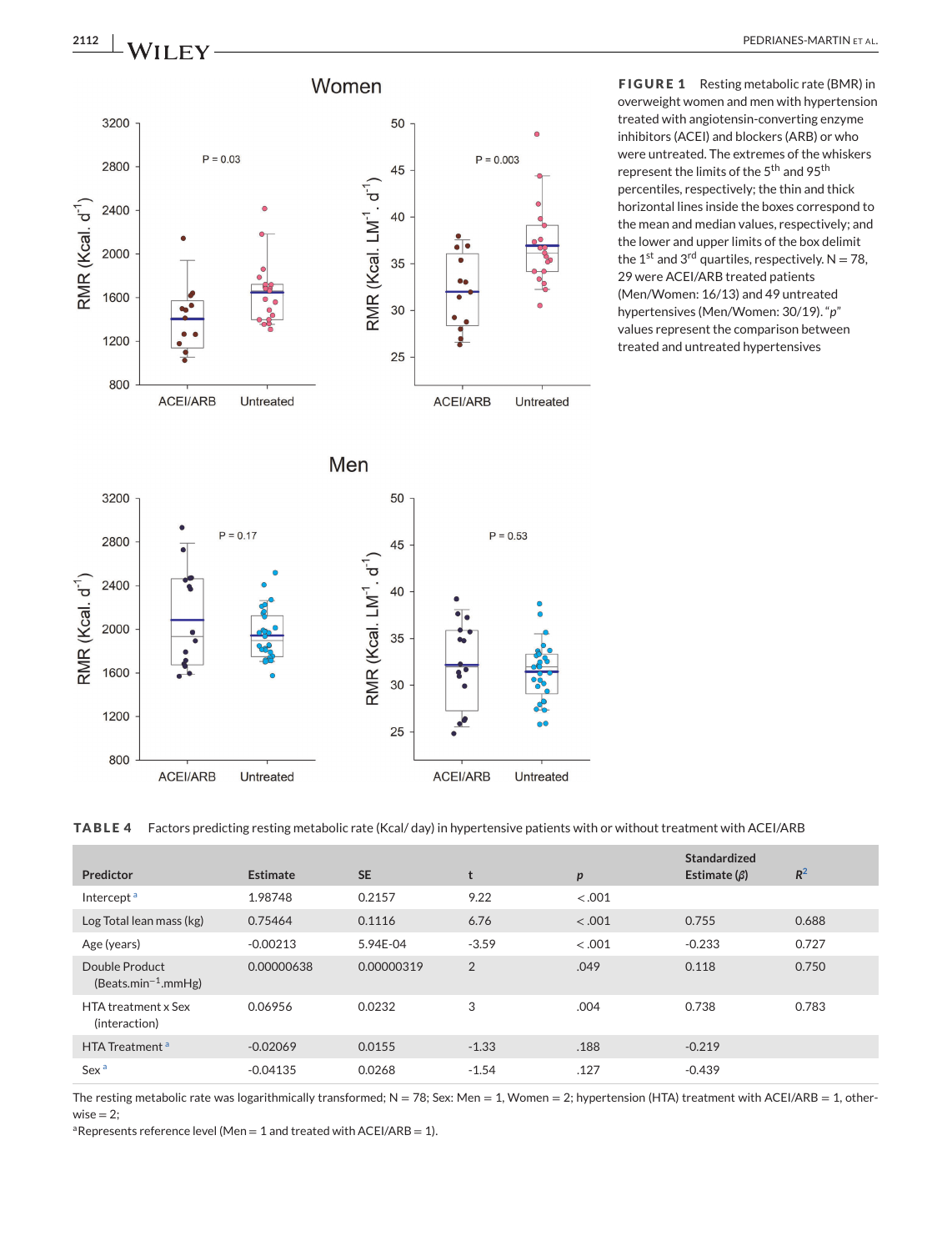<span id="page-7-0"></span>sex differences in the balance between angiotensin II (vasoconstrictive and pro-inflammatory) and its metabolite angiotensin 1–7 (antiinflammatory and vasodilatory). Experiments with mice indicate that obesity increases the hypertensive arm of the RAS (AngII/AT1R) but decreases angiotensin 1–7 and ACE2 in males, while opposite effects were observed in females.<sup>[32](#page-8-0)</sup> In contrast, our data indicate that women with overweight and hypertension have an elevated RMR, which is normalized by antagonizing angiotensin II action.

In agreement with previous studies, $18,19$  basal thyroid hormone concentrations were not associated with resting metabolic rate in this cohort and did not contribute to explaining the increased resting metabolic rate of untreated hypertensive women in the present investigation.

#### **4.2 Antagonizing angiotensin II and RMR**

Angiotensin II binds to two G-protein Coupled Receptors (GPCRs), angiotensin type 1 (AGTR1) and type 2 (AGTR2) receptors. In rodents, two isoforms of the AGTR1 termed AGTR1a and ANGTR1b recep-tors are expressed.<sup>[33,34](#page-8-0)</sup> Stimulation of AGTR1a in neurones of the arcuate nucleus by angiotensin II increases both blood pressure and RMR in rodents.<sup>[6,35](#page-8-0)</sup> Likewise, in rats overexpressing the human renin gene RMR is increased.<sup>[36](#page-8-0)</sup> In theory, this action of angiotensin II could be mediated through the AGTR1 in humans, $8$  but experimental evidence is lacking. The fact that treatment with ACEI/ARB is associated with normalized RMR in hypertensive women with overweight or obesity supports a thermogenic effect of angiotensin II in humans. In men, ACEI/ARB treatment was not associated with lower RMR may be related to the greater degree of adiposity in women than men (48 vs 38 %), which may facilitate a greater activation of RAS in women. Nevertheless, to definitively establish the role played by adiposity on the effects of ACEI/ARB treatment in RMR, new longitudinal studies will be required in lean and obese hypertensives.

Hypertension is associated with insulin resistance.<sup>2</sup> However, no association was observed in the present cohort between insulin sensitivity and blood pressure status after accounting for differences between treated and untreated patients in physical activity or cardiorespiratory fitness.<sup>1</sup>

# **4.3 Limitations**

The main limitation of this study relies on its cross-sectional nature and the small sample size. In addition, although the groups were wellmatched by blood pressure, age, BMI, physical activity, and cardiorespiratory fitness, women had a higher percentage of body fat than men. These results will need confirmation with longitudinal studies to establish whether ACEI/ARB treatment may lower more RMR in women than men. In so doing, the information reported in the present investigation may be helpful to estimate the appropriate sample size.

#### **5 CONCLUSIONS**

In summary, hypertensive overweight or obese women have a greater RMR per kg of lean body than men. This sex difference is not observed in men and women treated with angiotensin-converting enzyme inhibitors or angiotensin receptor blockers. Our results indicate that elevated RMR per kg of lean body mass may be normalized by antagonizing the RAS.

#### **ACKNOWLEDGEMENTS**

This study was financed by a grant from the Ministerio de Economía y Competitividad (PI14/01509, and FEDER), ULPGC (ULPAPD-08/01- 4), and ACIISI (ProID2017010106). The technical assistance of Jose Navarro de Tuero is much appreciated.

#### **CONFLICT OF INTEREST**

The authors declare that they have no conflict of interest.

#### **AUTHOR CONTRIBUTIONS**

PPV and JAC conceptualization; PPV, MMR, DMA, and JAC and supervision; PPM, MMR, DMA, IPS, MPV, VGA, DC, PPV, and JAC participated in data collection, analysis, and interpretation of results; PPM, MMR, and JAC wrote the first version of the manuscript; ALL authors contributed comments and approved the final version and are accountable for the for all aspects of the work.

#### **ORCID**

*Pablo B. Pedrianes-Martin MD* [https://orcid.org/0000-0001-9173-](https://orcid.org/0000-0001-9173-500X) [500X](https://orcid.org/0000-0001-9173-500X)

*Marcos Martin-Rincon PhD* [https://orcid.org/0000-0002-3685-](https://orcid.org/0000-0002-3685-2331) [2331](https://orcid.org/0000-0002-3685-2331)

*David Morales-Alamo PhD* <https://orcid.org/0000-0001-8463-397X> *Ismael Perez-Suarez PhD* <https://orcid.org/0000-0002-7969-0061> *Mario Perez-Valera MSc* <https://orcid.org/0000-0002-8332-729X> *Victor Galvan-Alvarez MSc* <https://orcid.org/0000-0002-1272-3471> *David Curtelin MD, Ph[D](https://orcid.org/0000-0001-6462-382X)* <https://orcid.org/0000-0001-6462-382X> Pedro de Pablos-Velasco MD, PhD, <sup>D</sup>[https://orcid.org/0000-0002-](https://orcid.org/0000-0002-9190-2581) [9190-2581](https://orcid.org/0000-0002-9190-2581)

*Jose A.L. Calbet MD, PhD,*  $\bullet$  <https://orcid.org/0000-0002-9215-6234>

#### **REFERENCES**

- 1. Pedrianes-Martin PB, Perez-Valera M, Morales-Alamo D, et al. Resting metabolic rate is increased in hypertensive patients with overweight or obesity: potential mechanisms. *Scand J Med Sci Sports*. 2021;31(7):1461-1470.
- 2. Kunz I, Schorr U, Klaus S, Sharma AM. Resting metabolic rate and substrate use in obesity hypertension. *Hypertension*. 2000;36(1):26-32.
- 3. Creber C, Cooper RS, Plange-Rhule J, et al. Independent association of resting energy expenditure with blood pressure: confirmation in populations of the African diaspora. *BMC Cardiovasc Disord*. 2018;18(4):1- 10.
- 4. Grassi G, Dell'oro R, Facchini A, Quarti Trevano F, Bolla GB, Mancia G. Effect of central and peripheral body fat distribution on sympathetic and baroreflex function in obese normotensives. *J Hypertens*. 2004;22(12):2363-2369.